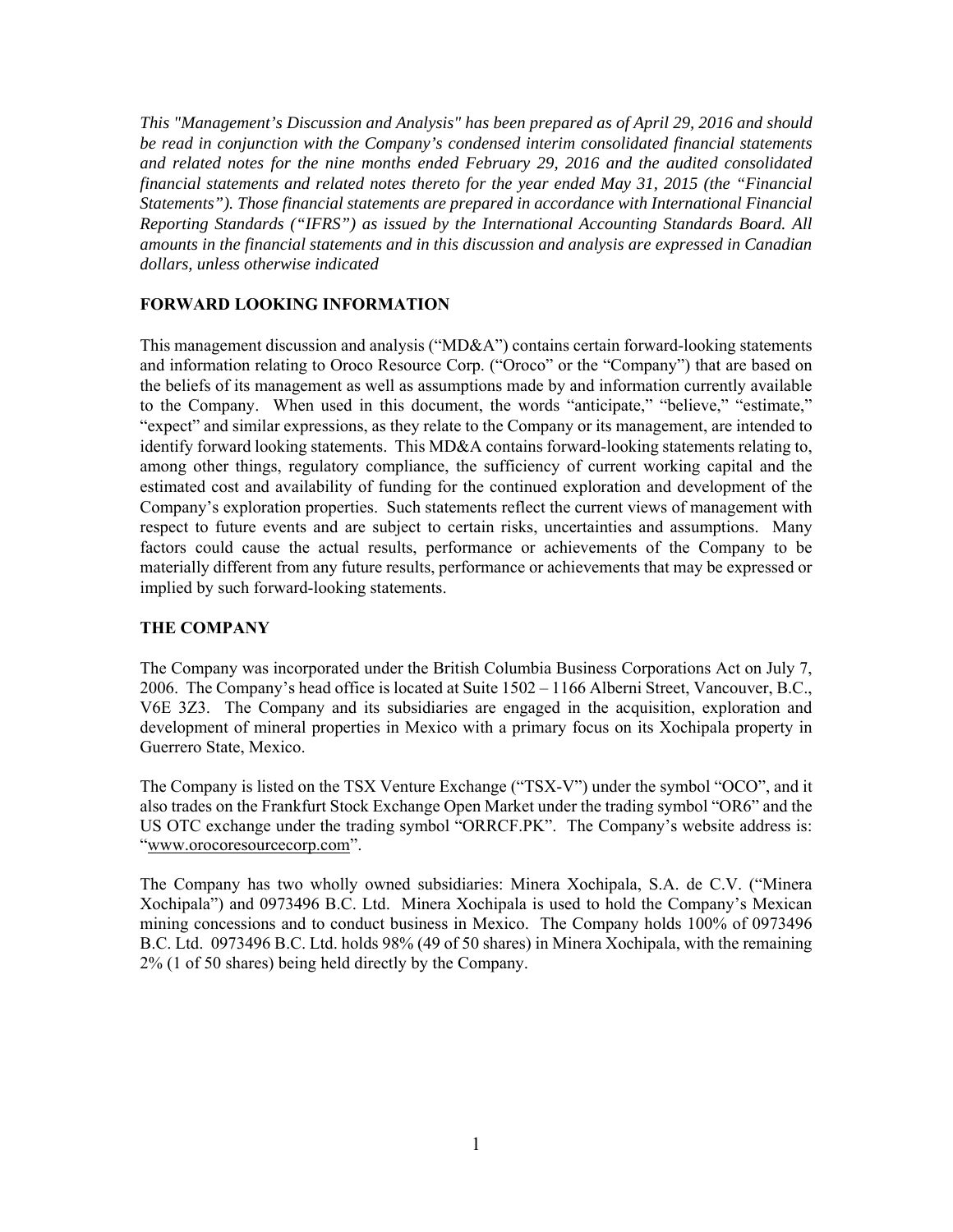#### **MINERAL PROPERTIES**

#### **Xochipala Property, Guerrero State, Mexico**

The Xochipala Property, comprised of the Celia Gene (100 ha) and the contiguous Celia Generosa (93 ha) concessions, is located in the Municipality of Eduardo Neri, Guerrero, Mexico at the southern end of the Guerrero Gold Belt (the "GGB"). This region encompasses a northwest trend of intrusions with associated gold bearing iron skarn deposits.

The gold mineralization in each of these deposits is found in the contact (skarn) area between felsic to intermediate intrusives and the overlying calcareous sediments. Each of these deposits has a geophysical signature consisting of a strong high magnetic anomaly caused by iron mineralization in the endoskarn (skarn in the intrusive) and exoskarn (skarn in the sediments) in the contact zone between the intrusive and the overlying sediments. All of the major gold deposits in the GBB are hosted in extensive mineralized endoskarn and exoskarn zones associated with similar geological conditions. The Xochipala Property has geological characteristics similar to the known deposits, including the existence of a strong magnetic signature and areas of endoskarn and exoskarn.

The Xochipala Property, which is surrounded by concessions owned by Goldcorp Inc., lies approximately four kilometres southeast of Goldcorp's Los Filos mine, just one kilometre from the town of Xochipala and 30 kilometres by good paved road from the state capital of Chilpancingo. The area is well served by a network of local roads. The district is served with hydroelectric power from the Caracol Dam and water is locally available.

During 2014 the Company conducted an exploration program consisting of mapping; road cuts, outcrop chip sampling, and confirmed location of infrastructure, historic showings, and drill holes. The focus of the mapping and sampling program is the extensive areas of marbleized limestones (exoskarns) and highly altered, ferruginous intrusives (endoskarns) that have been identified on the property and which are indicative of potential mineralization in the vicinity of the two kilometres of identified contact zone. Preliminary mapping and assay results indicate that high grade gold mineralization exists at the Xochipala Property in the endoskarn and exoskarn. Subject to the availability of new funding, the Company intends to conduct a drilling program on the property once results are evaluated.

The Company incurred \$21,090 in deferred exploration expenditures on the Xochipala Property during the nine months ended February 29, 2016.

In February, 2014, following six years of legal issues associated with acquiring uncontested registration of its acquisition of the Xochipala Property, the Company obtained a judgement from the Federal Tribunal of Mexico upholding the 2012 registration of the Xochipala Property in the name of Minera Xochipala and terminating a competing claim to the Company's title.

#### **Salvador Property, Guerrero State, Mexico**

The Salvador Property is a 100 hectare mining concession 100% owned by Minera Xochipala which lies approximately 25 kilometers to the west of the Xochipala Property and approximately 30 kilometers west of Chilpancingo, Guerrero. The Salvador property also hosts skarn mineralization associated with felsic intrusions similar to mineralization in the known ore deposits in the area.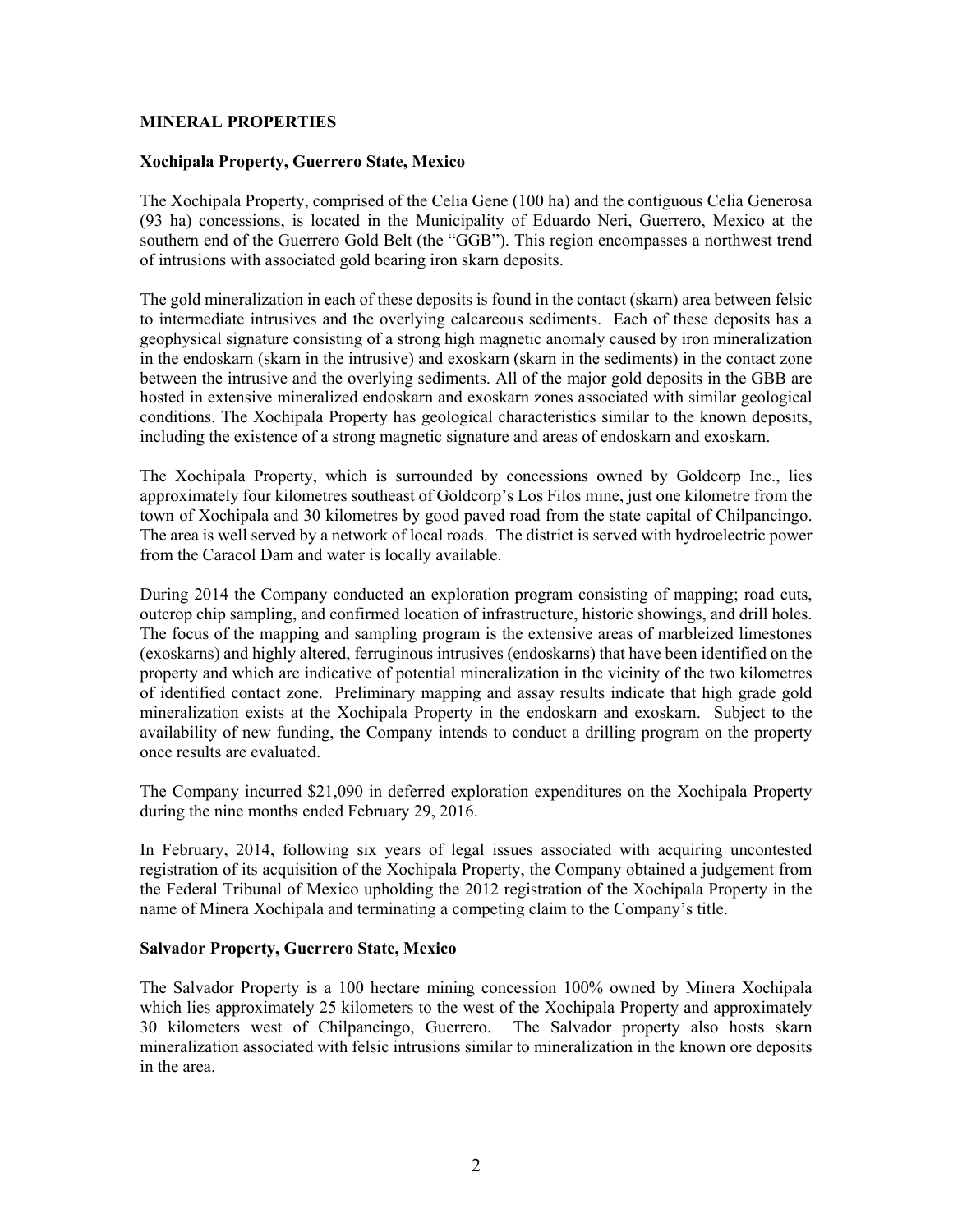## **MINERAL PROPERTIES** (cont'd…)

## **Salvador Property, Guerrero State, Mexico** (cont'd)

The Company did not conduct exploration on the Salvador Property during the nine months ended February 29, 2016.

## **Cerro Prieto Property, Sonora State, Mexico**

On August 30, 2013 the Company sold its interest in the Cerro Prieto Property to Goldgroup Mining Inc. ("Goldgroup") by way of the sale of the Company's then wholly owned subsidiary, Minera Polimetalicos Mexicanos, S.A. ("Polimetalicos"), which itself owned 49 of 50 shares of Minas de Oroco Resources, SA. de C.V. ("Minas de Oroco"), the Company's then Mexican subsidiary which held the Cerro Prieto Property, and the one remaining share of Minas de Oroco not held by Polimetalicos.

Pursuant to the terms of the transaction:

- 1. Goldgroup made payment of (all currency amounts in US dollars):
	- $(i)$  \$4,500,000;
	- (ii) \$66,666 in reimbursement of interest accrued since June 28, 2013 on the Company's debentures then outstanding (the "Debentures);
	- (iii) 5,500,000 common shares in the capital of Goldgroup (the "Goldgroup Shares");
	- (iv) a promissory note (the "First Note") in the principal amount of \$1,500,000 bearing 8% simple interest and payable in six equal monthly installments of \$250,000 each, commencing on the later of either January 31, 2015 or the first day of the month following the date the Property achieves Commercial Production (with "Commercial Production" being any periods of production after 1,000 ounces of gold have been produced from the Property); and
	- (v) a second promissory note (the "Second Note") in the principal amount of \$4,125,000, bearing no interest. The principal amount of the Second Note will be repayable on the second anniversary of the Transaction closing date. Goldgroup may elect to pay the principal of the Second Note by issuing and delivering to Oroco 16,500,000 Goldgroup common shares in lieu of cash.
- 2. In addition, Goldgroup agreed to pay to Oroco a production royalty (the "Production Royalty") quarterly in arrears. The Production Royalty, payable for each month in which the monthly average of the daily PM London gold fix is in excess of \$1,250 per ounce, is calculated at the rate of 20% of the dollar value of that excess for each ounce of gold Produced from the Property during that month, to a maximum royalty of \$90 per ounce. This Production Royalty will be payable for each and every of the greater of:
	- (i) the first 90,000 ounces of gold produced from the Property; and
	- (ii) all ounces of gold produced from the Property until the completion of five full years of Commercial Production.

Goldgroup also agreed to assume from Oroco all obligations with respect to the 2% (two percent) net smelter returns royalty payable pursuant to the terms and conditions of the Contract for the Sale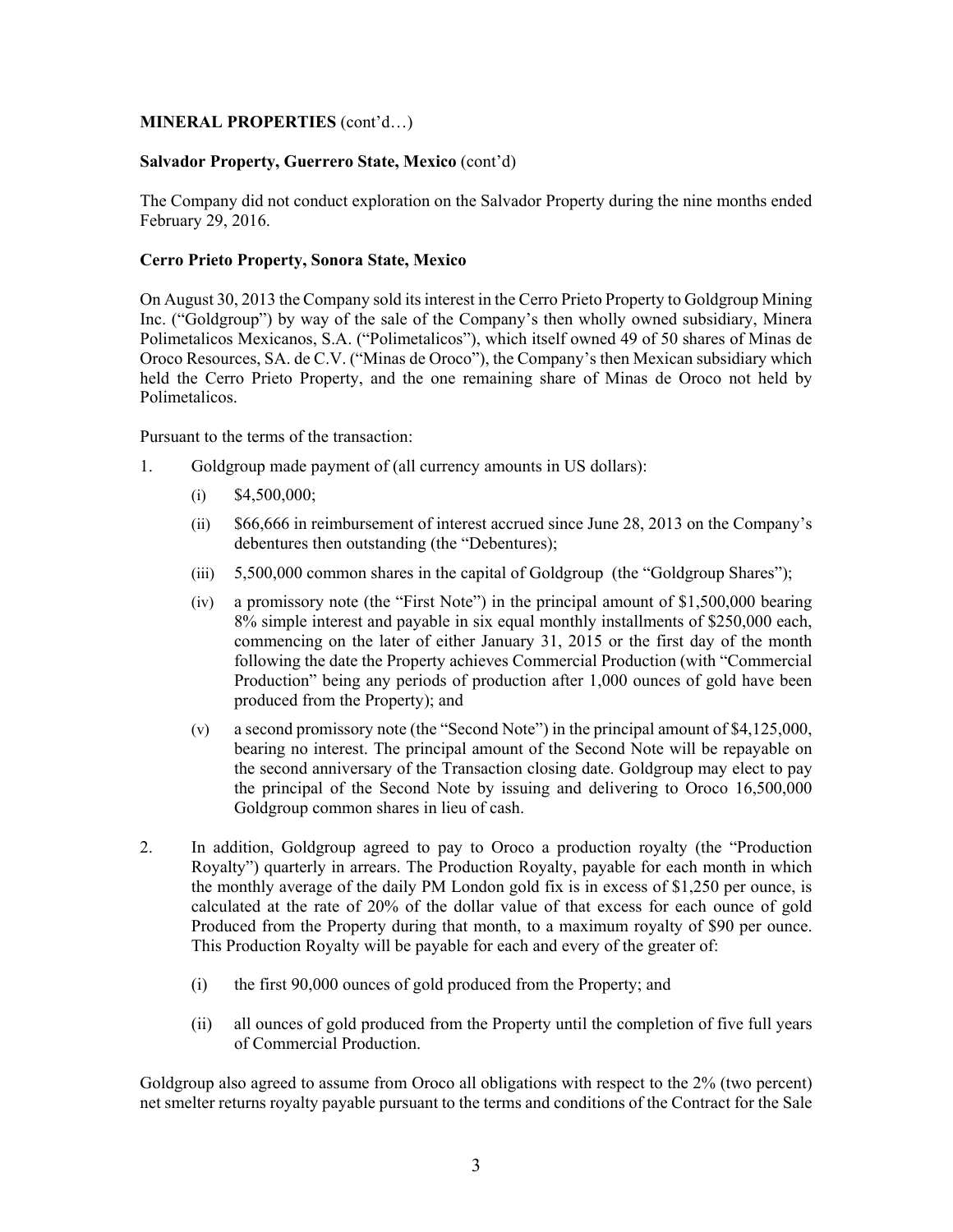#### **MINERAL PROPERTIES** (cont'd…)

#### **Cerro Prieto Property, Sonora State, Mexico** (cont'd…)

and Purchase of Shares dated June 19, 2007 between Oroco and Ruben Rodriquez Villegas and Rosa Delia Salazar Parra.

On February 4, 2013, as a condition precedent to the Transaction, Goldgroup purchased 5,000,000 units of the Company at a price of \$0.20 per unit. Each unit consisted of one common share and one non-transferrable share purchase warrant with each warrant exercisable into one additional common share for a period of two years at a price of \$0.25 per share.

On August 30, 2013, in furtherance of closing the Transaction, the Company entered into a subordination agreement (the "2013 Subordination Agreement) with Goldgroup and the agent for the holders of the Company's outstanding debentures, who are also the lenders to Goldgroup of a \$4,250,000 senior secured loan facility (the "Loan Facility). Pursuant to the Subordination Agreement, the Company would not accept any payment related to the First Note, the Second Note and the Production Royalty until after the Loan Facility has been repaid. However, if Goldgroup elected to pay the Second Note with 16,500,000 of its common shares in lieu of cash, the Company may accept those shares.

On September 19, 2014, in support of a US\$10 million loan facility agreement between Goldgroup and two lenders, RMB Resources Inc. ("RMB") and Credipresto SAPI de CV Sofom ENR, the Company entered into a subordination agreement (the "RMB Subordination Agreement") with Goldgroup and RMB with regard to the Production Royalty, the First Note and the Second Note remaining to be paid by Goldgroup pursuant to the terms and conditions of the Amended Agreement. Pursuant to the RMB Subordination Agreement, Goldgroup shall pay the production royalty and redeem the First Note in accordance with the terms of the Amended Agreement. However, Goldgroup may only redeem the Second Note with either: (a) cash proceeds from the sale of Goldgroup shares; or (b) 16,500,000 Goldgroup common shares in lieu of cash (as is Goldgroup's right pursuant to the terms of that promissory note). The terms of the Second Note were also amended such that the Company shall have the right, in the event that Goldgroup does not redeem the promissory note on time, to demand payout by way of the 16,500,000 Goldgroup common shares in lieu of cash. However, other than with regard to the demand for payout of the Second Note with shares, the Company may only demand or enforce payment of any of the Goldgroup payment obligations after either the current credit facility has been repaid in full or RMB has granted its consent, which consent is not to be unreasonably withheld.

On September 19, 2014, Goldgroup settled the Loan Facility and the Company was released from the 2013 Subordination Agreement.

On September 19, 2014, the Company also entered into a debt assignment agreement with Goldgroup, pursuant to which the Company assigned to Goldgroup the Company's right to all refunds obtained by Minas de Oroco of value added tax paid prior to August 30, 2013 (the "IVA Refund"). In consideration of the assignment, Goldgroup paid the Company 1,200,000 common shares and it will pay 50% of all IVA Refund in excess of CDN\$400,000, which amounts Goldgroup may elect to pay in Goldgroup shares valued at the five day, volume weighted trading average at the time. The Company will reimburse Goldgroup 60% of any amount less than CDN\$400,000 of IVA Refund recovered by August 30, 2015, though the Company will remain entitled to recover that amount back from any future IVA recoveries. As of August 31, 2015, Goldgroup had recovered less than CDN\$400,000 of IVA Refund, but had claimed IVA Refund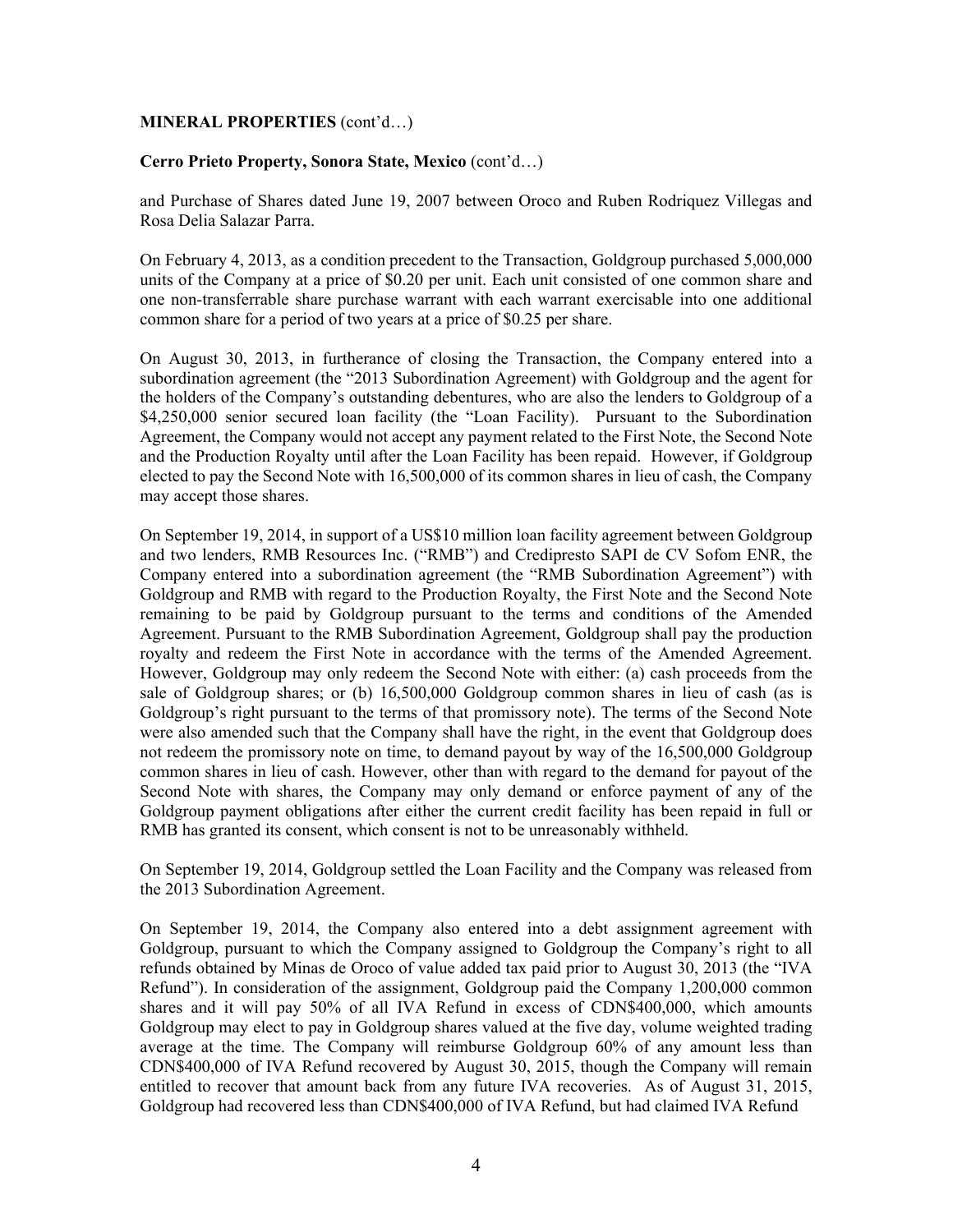## **MINERAL PROPERTIES** (cont'd…)

#### **Cerro Prieto Property, Sonora State, Mexico** (cont'd…)

credits against IVA otherwise owed, which an aggregate total in excess of CDN\$400,000. As of April 29, 2016, Goldgroup has recorded US\$116,000 as owing to the Company for IVA Refund.

On May 31, 2015, the Company agreed to amend the payment terms for the US\$1,000,000 principal balance remaining due on the First Note. The Company took two promissory notes from Goldgroup in replacement of the First Note. The first promissory note, in the principal amount of US\$250,000, is payable on demand. The second promissory note, in the principal amount of US\$750,000, is payable on September 15, 2015. Both notes bear 8% interest, payable monthly in arrears.

In August 2015, the Company issued a demand on Goldgroup for payment of the Demand Note. Goldgroup paid US\$50,000. Goldgroup also failed to payout the September Note on September 15, 2015.

On August 28, 2015, Goldgroup issued and delivered 16,500,000 of its shares to the Company in settlement of the Second Note.

On September 28, 2015, the Company and Goldgroup agreed to a revised payment schedule for the US\$950,000 outstanding balance of Demand Note and the September Note. Pursuant to the agreement, the outstanding principal amount and accrued interest on the First Note would bear 12% interest, payable monthly in arrears, and Goldgroup would have until November 16, 2015 to enter into a formal debt payment agreement (the "Payment Agreement") with the Company, pursuant to which Goldgroup will pay the Company US\$300,000 on signing and US\$20,000 per month, commencing October 1, 2015 (payments due before signing of the formal agreement to accrue and be paid at signing), until September 15, 2016, with the remaining balance of outstanding principal to be paid on or before that date. In the event that Goldgroup fails to pay all amounts by September 16, 2016, the Company has the option to demand that Goldgroup issue shares in lieu of cash.

If the Payment Agreement was not signed by November 16, 2015, or if Goldgroup fails to perform all of its obligations under the Payment Agreement, it would pay the Company a cash break fee of \$100,000.

In a related transaction, the Company also agreed to sell a total of 6,000,000 of its available for sale securities of Goldgroup (the "Shares"), at a price of \$0.06 per share (completed).

In November 2015, the Company agreed with Goldgroup to extend the November 16, 2015 deadline for signing the Payment Agreement to January 16, 2016 in consideration of a \$32,683 (US\$25,000) fee, recorded in other income (received). The \$100,000 break fee payable by Goldgroup if the Payment Agreement was not signed by the agreed deadline remained in place

Goldgroup has not yet entered into the Payment Agreement with the Company, and the Company is in discussions with Goldgroup with regard to an amended payment schedule for the payment of the outstanding balance of the First Note and accrued interest.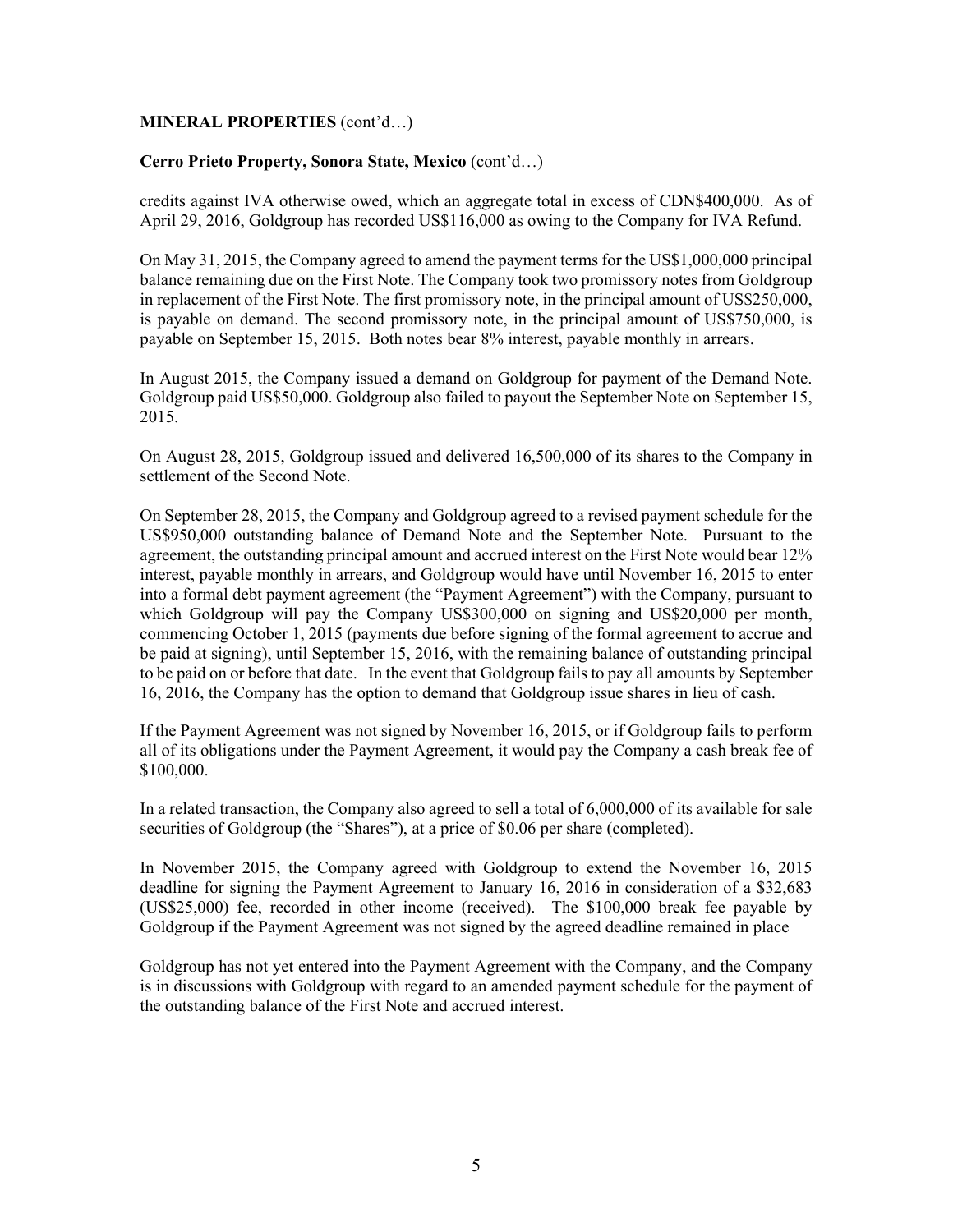#### **RESULTS OF OPERATIONS**

For the nine months ended February 29, 2016, the Company recorded loss of \$817,392 (2015 - \$1,383,234) or (\$0.01) per share (2015 - (\$0.02)). The Company has no income producing assets. The Company is considered to be in the acquisition and exploration stage.

For the nine months ended February 29, 2016, the Company recorded loss from continuing operations of \$817,392 (2015 - \$1,149,221), which included consulting fees of \$79,833 (2015 - \$80,040), management and directors fees of \$175,974 (2015 - \$148,000), \$32,881 (2015 - \$Nil) in property investigation costs for the due diligence expenses on a potential property acquisition and professional fees of \$153,951 (2015 - \$229,271) in its defence against the claims of Sonoran Resources, LLC related to the termination of the construction management agreements with regard to the construction of a mine on the Cerro Prieto Property. The loss from continuing operations for the nine months ended February 29, 2016 was due in large part to loss of \$577,500 (2015 - \$990,000) on the valuation of the Second Note receivable and loss (gain) on sale of available for sale securities of \$1,064,029 (2015 - (\$57,571)), which was offset by interest income of \$100,336 (2015 - \$100,396), royalty revenue of \$Nil (2015 - \$11,923) and the permanent impairment recovery of available for sale securities of \$1,035,991 (2015 - \$Nil).

| <b>Ouarter</b>                     | Feb 29,<br>2016 | <b>Nov 30,</b><br>2015 | Aug 31,<br>2015 | $M$ ay 31<br>2015 | <b>Feb 28.</b><br>2015 | <b>Nov 30,</b><br>2014 | Aug 31,<br>2014 | <b>May 31,</b><br>2014 |
|------------------------------------|-----------------|------------------------|-----------------|-------------------|------------------------|------------------------|-----------------|------------------------|
| Operating<br>loss                  | \$172,223       | \$182,611              | \$142,224       | \$257,763         | \$52,704               | \$110,947              | \$165,460       | \$294,771              |
| Other items                        | \$165,729       | \$(732,363)            | \$886,968       | \$554.431         | \$362,635              | \$(55,398)             | \$512,873       | \$(2,689,451)          |
| DIT expense<br>(recovery)          | $S-$            | $S-$                   | $S-$            | $S-$              | $S-$                   | $S-$                   | $S-$            | \$13,443               |
| $Loss$ (gain)<br>for the<br>period | \$337,952       | $(\$549,752)$          | \$1,029,192     | \$812,194         | \$415,339              | \$55,549               | \$678,333       | \$(2,357,312)          |
| $Loss$ (gain)<br>per share         | (S0.00)         | (S0.01)                | \$0.01          | \$0.01            | \$0.01                 | \$0.00                 | \$0.01          | \$0.01                 |
| Total assets                       | \$3,080,662     | \$3,405,604            | \$2,881,345     | \$3,959,451       | \$4,777,031            | \$5,312,766            | \$5,376,521     | \$6,228,283            |
| Total<br>liabilities               | \$416,590       | \$403,580              | \$429,073       | \$477,987         | \$509,661              | \$559,519              | \$557,570       | \$577,679              |

## **SELECTED QUARTERLY RESULTS**

\* prior quarterly results have not been restated to conform with the prior year reclassification of discontinued operations.

The most recent quarter continues to have the loss fluctuate as a result of changes in foreign exchange. The Company recorded a gain on foreign exchange of \$20,020 as compared to February 28, 2015 of \$161,150.

The significant increase in other items and loss for the period in the quarter ending February 29, 2016 are mainly due to loss (gain) on the sale of available for sale securities of \$506,994 (2015 - \$(15,375)); and a permanent impairment recovery of available for sale assets of \$219,115 (2015 - \$Nil).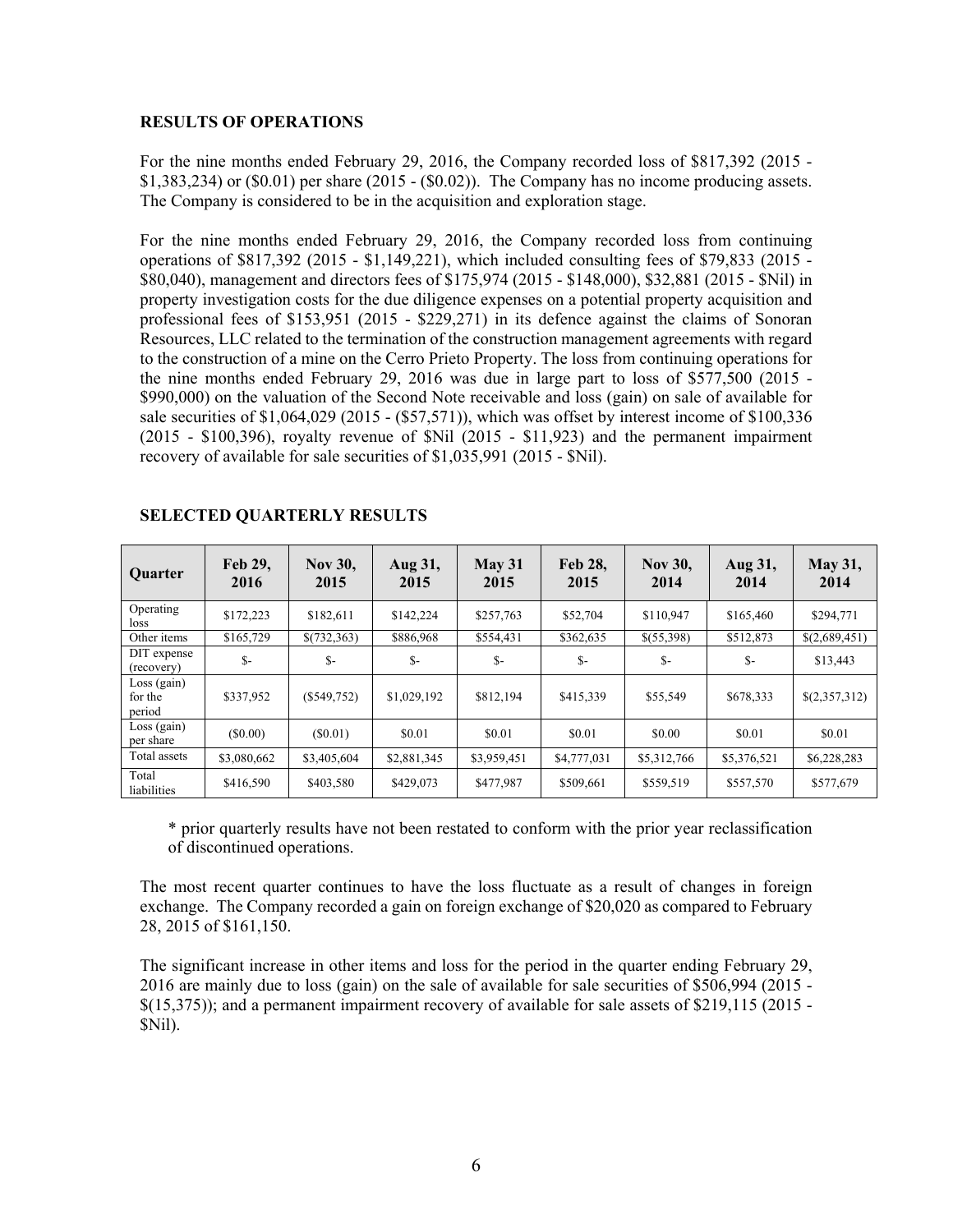## **LIQUIDITY AND CAPITAL RESOURCES**

As of February 29, 2016, the Company had working capital of \$1,189,545 (2015 - \$1,376,927) as compared to the year ended May 31, 2015 when the Company had working capital of \$2,881,024. Cash was \$398,106 as at February 29, 2016 (2015 - \$293,479) as compared to the year ended May 31, 2015 of \$419,986. The significant decrease in working capital in the nine months ending February 29, 2016 is primarily as a result of Goldgroup's settlement of the Second Note by delivery of 16,500,000 Goldgroup shares resulting in the transfer of the value of the Goldgroup shares from current assets to available for sale assets, which are not included in working capital.

As at April 29, 2016, The Company holds available for sale securities comprised of 11,048,750 shares of Goldgroup (the "Goldgroup Shares"). The Company has a debt receivable in the amount of US\$805,000 in principal and US\$72,507 in accrued interest from the overdue Demand Note and September Note issued by Goldgroup, both of which are now in default. See Mineral Properties – Cerro Prieto Property above.

As at April 29, 2016, Goldgroup recorded US\$116,000 of IVA Refund (cumulatively, with the First Note and accrued interest, the "Goldgroup Debt") owing to the Company.

# **OUTLOOK**

The Company has as its main assets the Xochipala Property, 11,048,750 shares of Goldgroup and the Goldgroup Debt.

The Production Royalty is contingent upon the number of ounces of gold produced at Cerro Prieto and upon the monthly average price of gold being above US\$1,250 per ounce in the month the gold is produced. There is no certainty that the Company will receive any further Production Royalty payments. Payment of the Production Royalty is based on the average price of gold in the month in which it is produced.

The outlook for the Company is strongly tied to receiving payment of the Goldgroup Debt in a timely fashion and the market price of the Goldgroup Shares.

## **OFF BALANCE SHEET ARRANGEMENTS**

The Company currently has no off-balance sheet arrangements that would potentially affect current or future operations, or the financial condition of the Company.

## **TRANSACTIONS WITH RELATED PARTIES**

During the nine months ended February 29, 2016, the Company entered into transactions with related parties as follows:

(a) paid or accrued management and directors fees totalling \$114,224 to a company controlled by Craig Dalziel, President and CEO of the Company, and to Mr. Dalziel directly for Mr. Dalziel's services as President, CEO and director of the Company;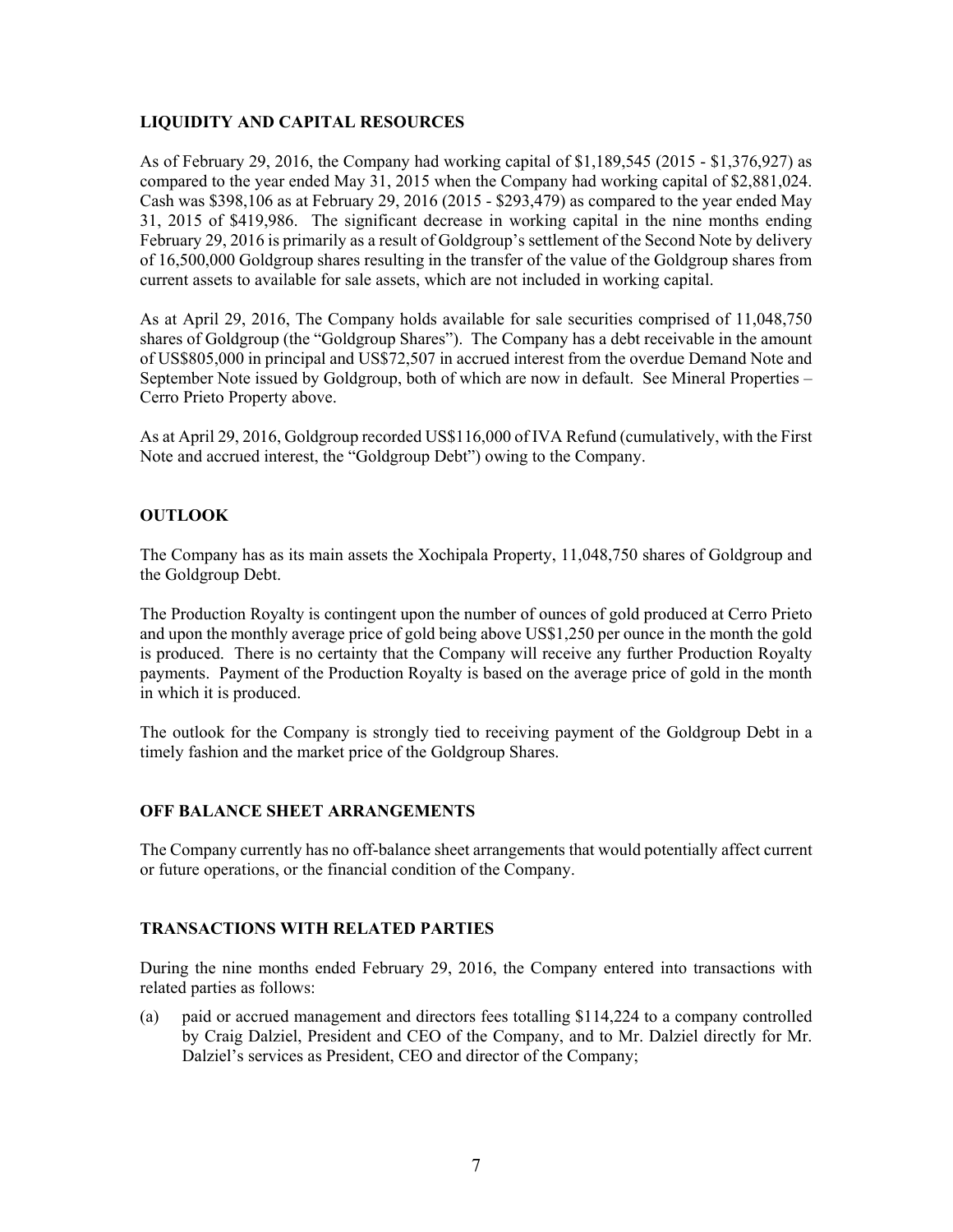# **TRANSACTIONS WITH RELATED PARTIES** (cont'd…)

- (b) paid or accrued consulting fees totalling \$7,833 to a company controlled by Craig Dalziel, for Mr. Dalziel's company's services for project research;
- (c) paid or accrued professional and consulting fees totalling \$99,000 to David Rose, Corporate Secretary of the Company, for legal and management consulting services provided to the Company;
- (d) paid or accrued consulting and directors fees totalling \$30,750 to a company controlled by Steve Vanry, Chief Financial Officer of the Company, and to Mr. Vanry directly, for his services as Chief Financial Officer and director;
- (e) paid or accrued directors fees totalling \$3,750 to Robert Friesen for Mr. Friesen's services as a director;
- (f) paid or accrued directors fees totalling \$4,750 to Stephen Leahy.

As at February 29, 2016, \$235,341 was owing to officers and directors for directors, management, consulting, legal and accounting fees. These charges were measured by the exchange amount, which is the amount agreed upon by the related parties. The amounts owing are unsecured, noninterest bearing and have no fixed repayment terms. The above transactions were incurred in the normal course of operations and are recorded at the exchange amount, being the amount agreed upon by the transacting parties.

## **CONTRACTUAL OBLIGATIONS**

The Company has no material capital lease agreements and no material long term obligations other than those described above or in the description of mineral properties.

## **RISKS AND UNCERTAINTIES**

The Company is in the mineral exploration and development business and, as such, is exposed to a number of risks and uncertainties that are not uncommon to other companies in the same business. Some of the possible risks include the following:

(a) The industry is capital intensive and subject to fluctuations in metal prices, market sentiment, foreign exchange and interest rates. The recovery of the Company's investment in resource properties and the attainment of profitable operations is dependent upon the discovery and development of economic ore reserves and the ability to arrange sufficient financing to bring the ore reserves into production.

The only sources of future funds for further acquisitions and exploration programs, or if such exploration programs are successful, the development of economic ore bodies and commencement of commercial production thereon, which are presently available to the Company are the Goldgroup Transaction Consideration and the sale of equity capital or the offering by the Company of an interest in its properties to be earned by another interested party to carry out further exploration or development.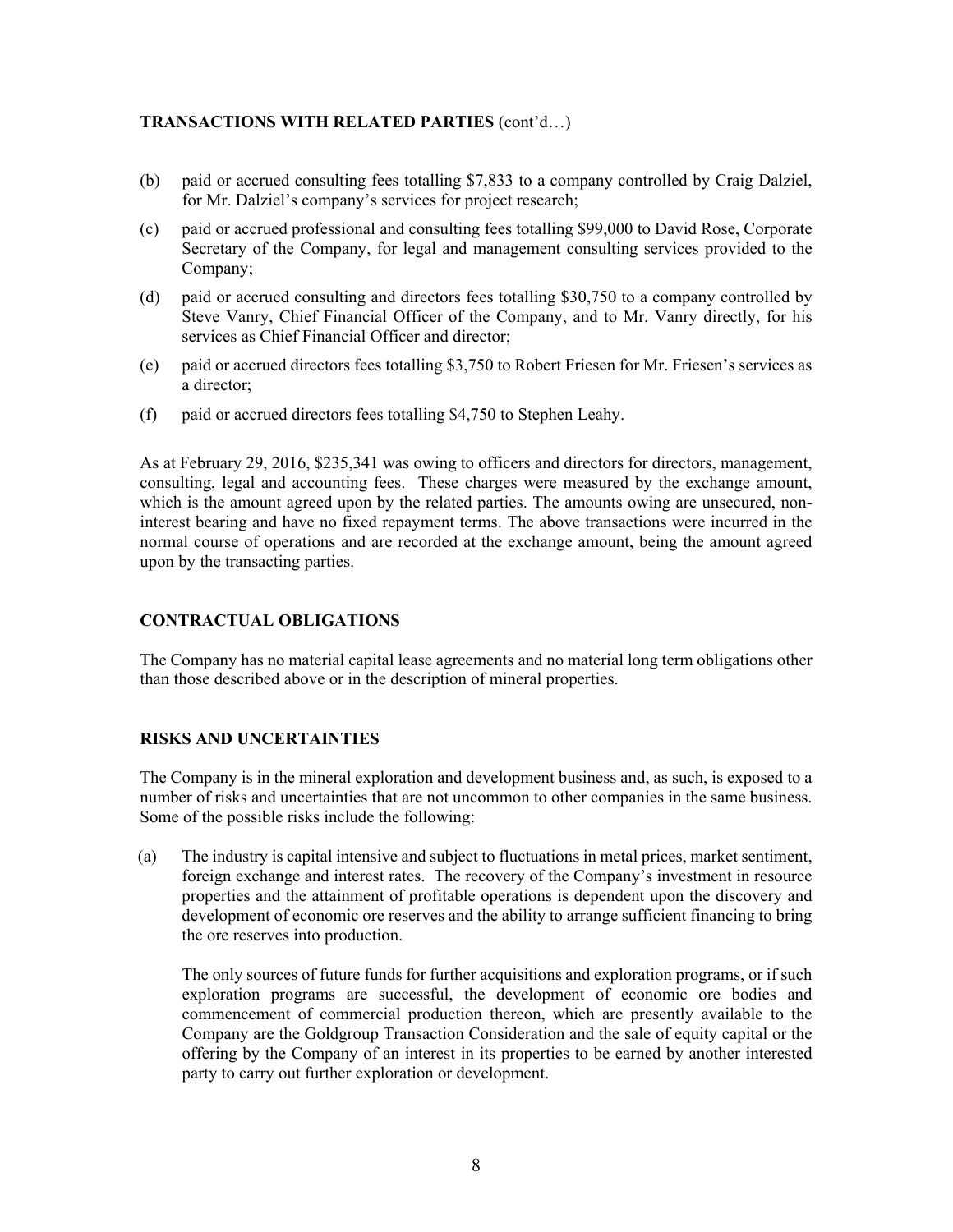#### **RISKS AND UNCERTAINTIES** (cont'd…)

- (b) Any future equity financings by the Company for the purpose of raising additional capital may result in substantial dilution to the holdings of existing shareholders.
- (c) The Company's capital resources are largely determined by the strength of the resource markets and the status of the Company's projects in relation to these markets, and its ability to compete for investor support of its projects.
- (d) The prices of metals greatly affect the value of and the potential value of its properties. This, in turn greatly affects its ability to raise equity capital, negotiate option agreements and form joint ventures.
- (e) The Company must comply with health, safety, and environmental regulations governing air and water quality and land disturbances and provide for mine reclamation and closure costs. The Company's permission to operate could be withdrawn temporarily where there is evidence of serious breaches of such regulations, or even permanently in the case of extreme breaches. Significant liabilities could be imposed on the Company for damages, clean-up costs or penalties in the event of certain discharges into the environment, environmental damage caused by previous owners of acquired properties or noncompliance with environmental laws or regulations.
- (f) The operations of the Company will require various licenses and permits from various governmental authorities. There is no assurance that the Company will be successful in obtaining the necessary licenses and permits to continue exploration and development activities in the future.
- (g) Although the Company has taken steps to verify title to mineral properties in which it has an interest, these procedures do not guarantee the Company's title. Such properties may be subject to prior agreements or transfers and title may be affected by such undetected defects.

Should one or more of these risks and uncertainties materialize, or should underlying assumptions prove incorrect, then actual results may vary materially from those described on any forward looking statement. The development and exploration activities of the Company are subject to various laws governing exploration, development, and labour standards which may affect the operations of the Company as these laws and regulations set various standards regulating certain aspects of health and environmental quality. They provide for penalties and other liabilities for the violation of such standards and establish, in certain circumstances, obligations to rehabilitate current and former facilities and locations where operations are or were conducted.

## **CRITICAL ACCOUNTING ESTIMATES**

The preparation of these consolidated financial statements requires the Company to make estimates and assumptions concerning the future. The Company's management reviews these estimates and underlying assumptions on an ongoing basis, based on experience and other factors, including expectations of future events that are believed to be reasonable under the circumstances. Revisions to estimates are adjusted for prospectively in the period in which the estimates are revised.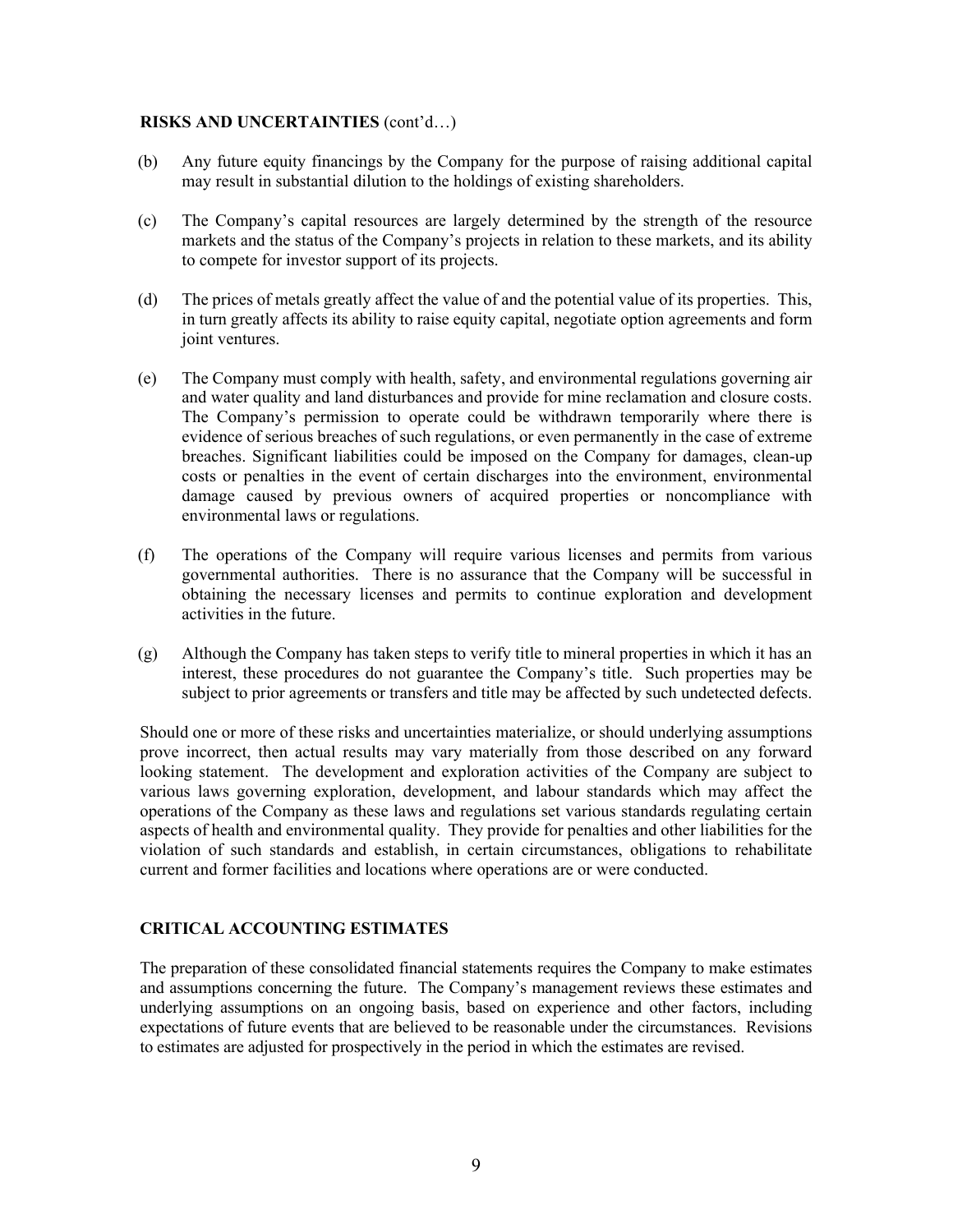## **CRITICAL ACCOUNTING ESTIMATES** (cont'd…)

Critical accounting estimates are estimates and assumptions made by management that may result in a material adjustment to the carrying amount of assets and liabilities within the next financial year and are, but are not limited to, the following:

Share-based payments - The fair value of stock options issued are subject to the limitation of the Black-Scholes option pricing model which incorporates market data and which involves uncertainty and subjectivity in estimates used by management in the assumptions. Changes in the input assumptions can materially affect the fair value estimate of stock options.

Recovery of deferred tax assets - Judgment is required in determining whether deferred tax assets are recognized in the statement of financial position. Deferred tax assets, including those arising from unutilized tax losses, require management to assess the likelihood that the Company will generate taxable earnings in future periods, in order to utilize recognized deferred tax assets. Estimates of future taxable income are based on forecast cash flows from operations and the application of existing tax laws in each jurisdiction. To the extent that future cash flows and taxable income differ significantly from estimates, the ability of the Company to realize the net deferred tax assets recorded at the date of the statement of financial position could be impacted.

Additionally, future changes in tax laws in the jurisdictions in which the Company operates could limit the ability of the Company to obtain tax deductions in future periods.

The Company has not recorded any deferred tax assets.

Valuation of First Note receivable and IVA - The value of the First Note receivable and the IVA are based on management's assessment of collectability and probability of recovery as disclosed in Notes 5 and 6 of the financial statements.

Valuation of production royalty – The Company is entitled to royalty income as disclosed in Note 5 of the consolidated financial statements. The Company has estimated the value of the production royalty to be \$Nil due to lack of certainty of future ongoing production and values.

The carrying value and the recoverability of exploration and evaluation assets – Management has determined that exploration, evaluation and related costs incurred, which were capitalized may have future economic benefits and may be economically recoverable. Management uses several criteria in its assessments of economic recoverability and probability of future economic benefits including geologic and other technical information, history of conversion of mineral deposits with similar characteristics to its own properties to proven and probable mineral reserves, scoping and feasibility studies, accessible facilities and existing permits.

# **CHANGES IN ACCOUNTING POLICIES**

## **New accounting policies adopted**

The following standards and amendments to existing standards have been adopted by the Company effective June 1, 2015:

Effective for annual periods beginning on or after January 1, 2015: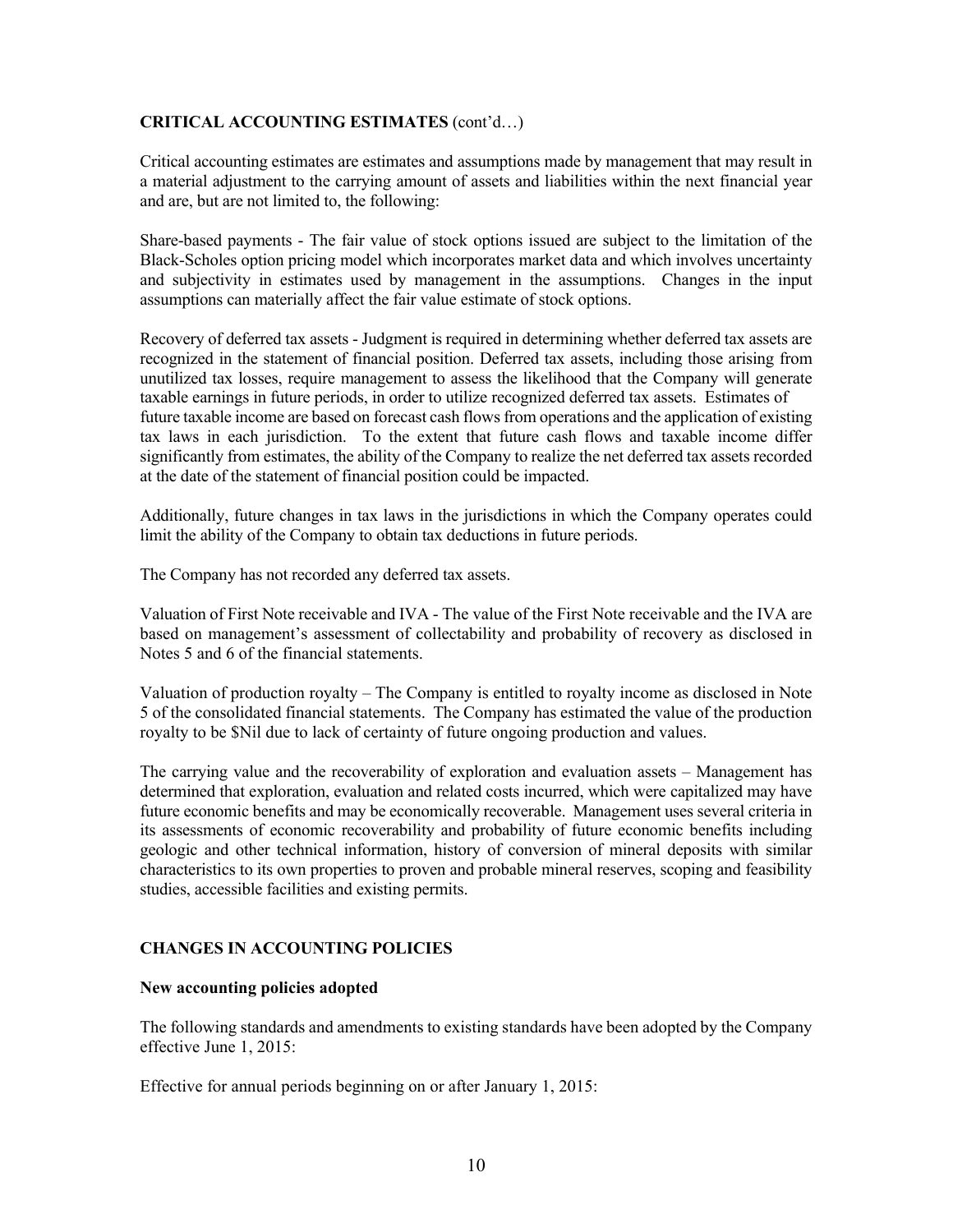# **CHANGES IN ACCOUNTING POLICIES** (cont'd…)

#### *IFRS 7, Financial instruments: disclosures*

This standard was amended to require additional disclosures on transition from IAS 39 and IFRS 9.

The adoption of this standard did not have an impact on the condensed interim consolidated financial statements.

#### **New standards, interpretations and amendments to existing standards not yet effective**

The following standards, amendments to standards and interpretations have been issued but are not effective for annual periods beginning on or after January 1, 2016:

#### *IFRS 11, Joint arrangements*

This standard was amended to provide specific guidance on accounting for the acquisition of an interesting in a joint operation that is a business.

#### *IAS 16, Property, plant and equipment and IAS 38, Intangible assets*

These standards were amended to prohibit the use of revenue-based depreciation methods for property, plant and equipment and limit the use of revenue-based amortization for intangible assets.

#### *IAS 27, Separate financial statements and IFRS 1, First-time adoption of IFRS*

IAS 27 was amended to restore the option to use the equity method to account for investments in subsidiaries, joint ventures and associates in an entity's separate financial statements. IFRS 1 was amended to permit the use of the business combinations exemption for investments in subsidiaries accounted for using the equity method in the separate financial statements of the firsttime adopter.

The Company has not yet assessed the potential impact of the application of these standards, nor determined whether it will adopt the standards early.

The following standards, amendments to standards and interpretations have been issued but are not effective for annual periods beginning on or after January 1, 2018:

## *IFRS 9, Financial instruments*

This standard was issued in November 2009 and covers the classification and measurement of financial assets as part of its project to replace IAS 39 Financial Instruments: Recognition and Measurement. In October 2010, the requirements for classifying and measuring financial liabilities were added to IFRS 9. Under this guidance, entities have the option to recognize financial liabilities at fair value through earnings. If this option is elected, entitles would be required to reverse the portion of the fair value change due to own credit risk out of earnings and recognize the change in other comprehensive income.

The Company has not yet assessed the potential impact of the application of this standard, nor determined whether it will adopt the standard early.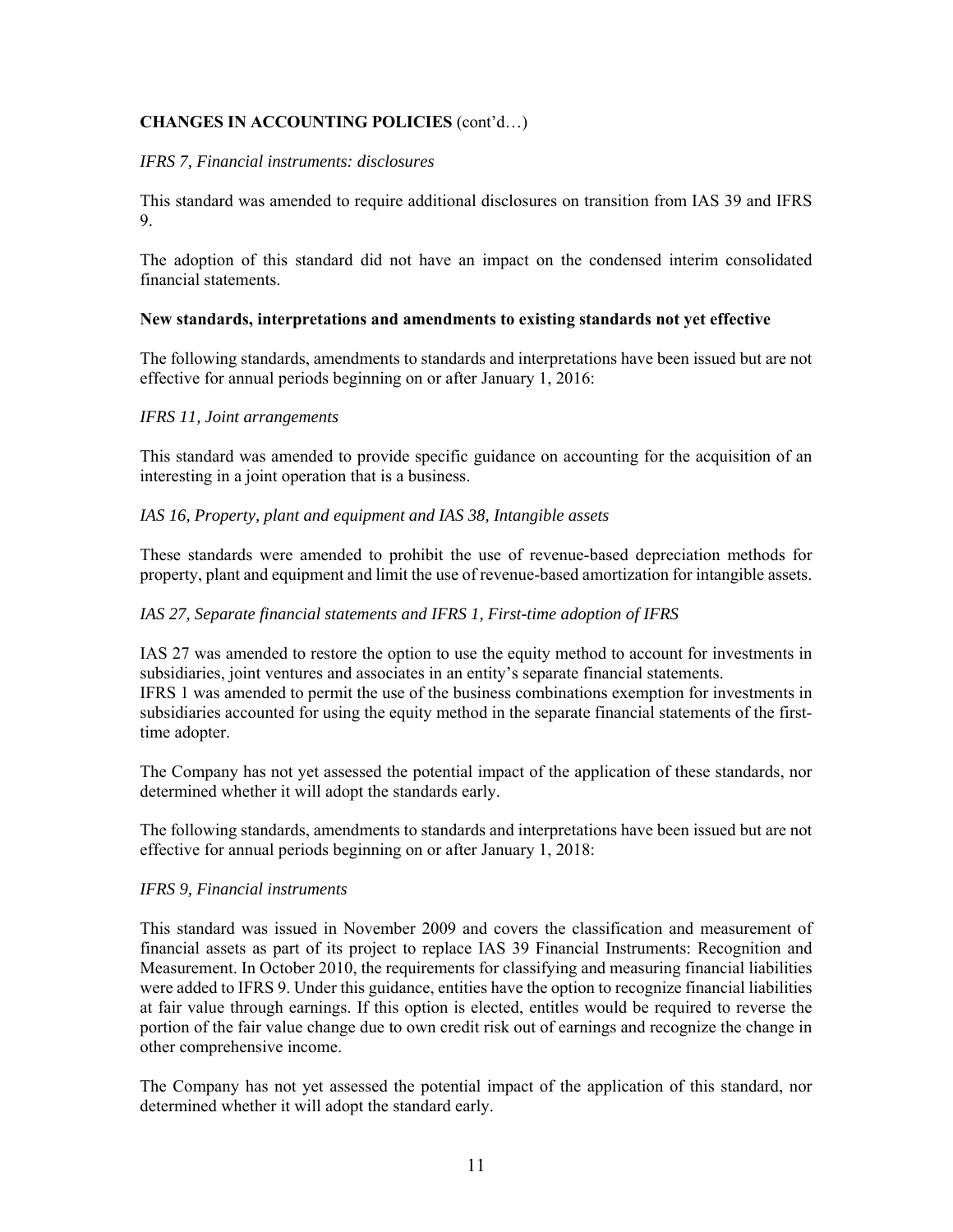## **FINANCIAL INSTRUMENT RISK AND CAPITAL**

The Company's objectives when managing capital are to identify, pursue and complete the exploration and development of mineral properties, to maintain financial strength, to protect its ability to meet its on-going liabilities, to continue as a going concern, to maintain creditworthiness and to maximize returns for shareholders over the long term. The Company does not have any externally imposed capital requirements to which it is subject. Capital of the Company comprises shareholders' equity. There has been no significant change in the Company's objectives, policies and processes for managing its capital during the nine months ended February 29, 2016.

The Company manages the capital structure and makes adjustments to it in light of changes in economic conditions and the risk characteristics of the underlying assets. To maintain or adjust the capital structure, the Company may attempt to issue new shares. The Company's investment policy is to invest its cash in financial instruments in high credit quality financial institutions with terms to maturity selected with regards to the expected timing of expenditures from continuing operations.

## **Fair value hierarchy**

The Company's financial instruments recorded at fair value require disclosure about how the fair value was determined based on significant levels of inputs described in the following hierarchy:

Level 1 - Quoted prices are available in active markets for identical assets or liabilities as of the reporting date. Active markets are those in which transactions occur in sufficient frequency and value to provide pricing information on an ongoing basis.

Level 2 - Pricing inputs are other than quoted prices in active markets included in level 1. Prices in level 2 are either directly or indirectly observable as of the reporting date. Level 2 valuations are based on inputs including quoted forward prices for commodities, time value and volatility factors, which can be substantially observed or corroborated in the market place.

Level 3 - Valuations in this level are those with inputs for the asset or liability that are not based on observable market data.

## **Management of Industry Risk**

The Company is engaged in mineral exploration and manages related industry risk issues directly. The Company may be at risk for environmental issues and fluctuations in commodity pricing as well as changes in foreign government policy. Management is not aware of and does not anticipate any significant environmental remediation costs or liabilities in respect of its current operations; however it is not possible to be certain that all aspects of environmental issues affecting the Company, if any, have been fully determined or resolved.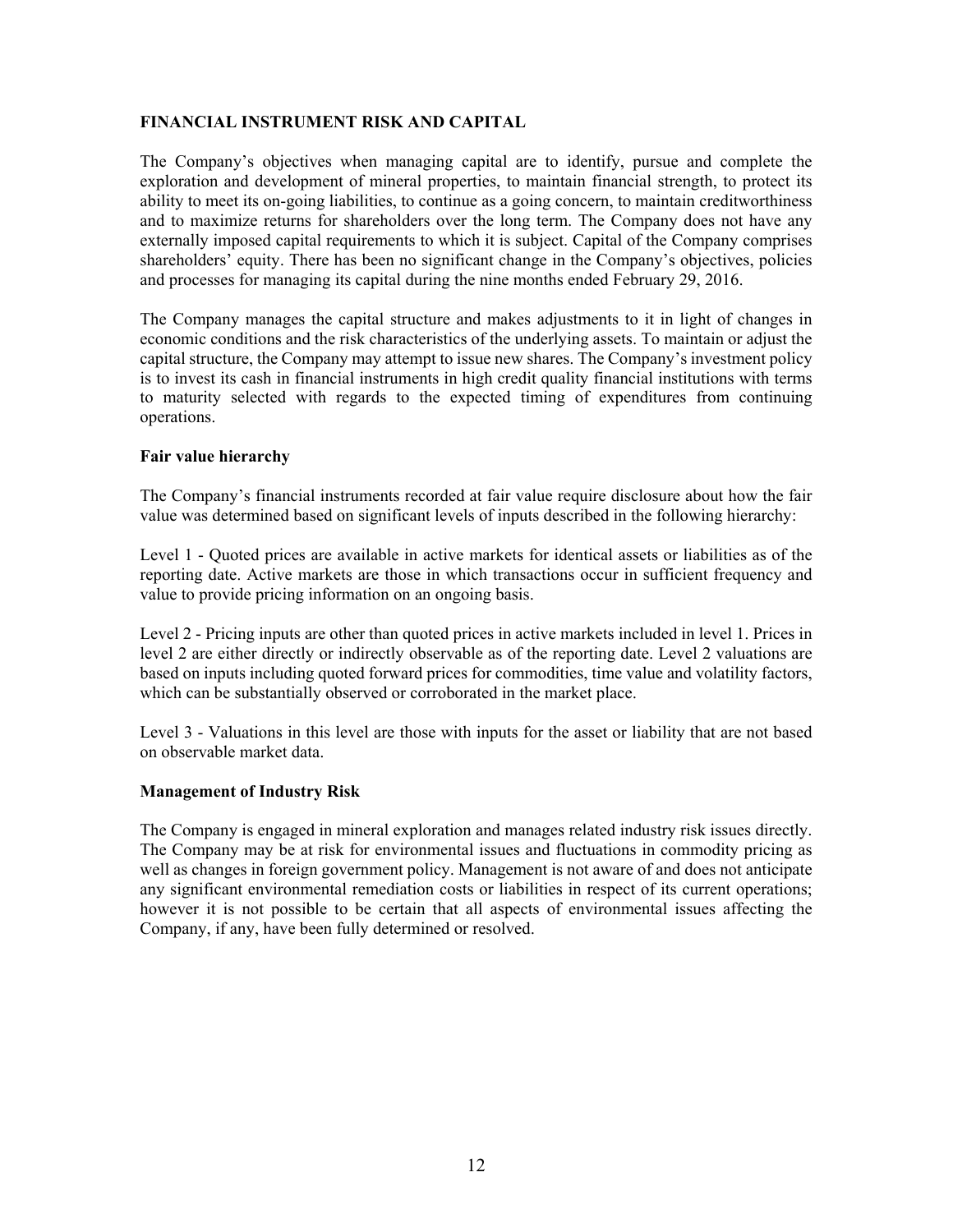# **FINANCIAL INSTRUMENT RISK AND CAPITAL** (cont'd…)

#### **Management of Financial Risk**

The carrying value of cash, receivables, notes receivable and accounts payable and accrued liabilities approximated their fair value because of the short-term nature of these instruments. Cash is measured at a level 1 of the fair value hierarchy. The Goldgroup shares recorded in available for sale securities are measured at a level 1 of the fair value hierarchy and the BC Co shares recorded in available for sale securities are measured using level 3 of the fair value hierarchy based on cost at time of acquisition. Second note receivable derivative is measured using level 3 of the fair value hierarchy based on estimates as disclosed in Note 6 of the Financial Statements. The Company's financial instruments are exposed to certain financial risks, which include credit risk, liquidity risk, and market risk.

# **Credit Risk**

Credit risk is the risk that one party to a financial instrument will fail to discharge an obligation and cause the other party to incur a financial loss. The Company's primary exposure to credit risk is on its First Note receivable and its bank accounts. The bank accounts are mainly held with a major Canadian bank and this minimizes the risk to the Company.

# **Liquidity Risk**

Liquidity risk is the risk that the Company will not have sufficient funds to meet its financial obligations when they are due. The Company manages liquidity risk through the management of its capital structure and financial leverage as outlined above. The Company monitors its ability to meet its short-term exploration and administrative expenditures by raising additional funds through share issuance when required. All of the Company's financial liabilities have contractual maturities of 30 days or due on demand and are subject to normal trade terms. The Company does not have investments in any asset-backed deposits.

## **Foreign Exchange Risk**

The Company's property interests in Mexico make it subject to foreign currency fluctuations, which may adversely affect the Company's financial position, results of operations and cash flows. The Company is affected by changes in exchange rates between the Canadian dollar and foreign currencies. The Company does not invest in derivatives to mitigate these risks. The effect of a 1% change in the foreign exchange rate on the cash held in foreign currencies at February 29, 2016 is nominal.

## **Interest Rate Risk**

Interest rate risk is the risk that the fair value or future cash flows of a financial instrument will fluctuate because of changes in market interest rates. The Company is not exposed to significant interest rate risk.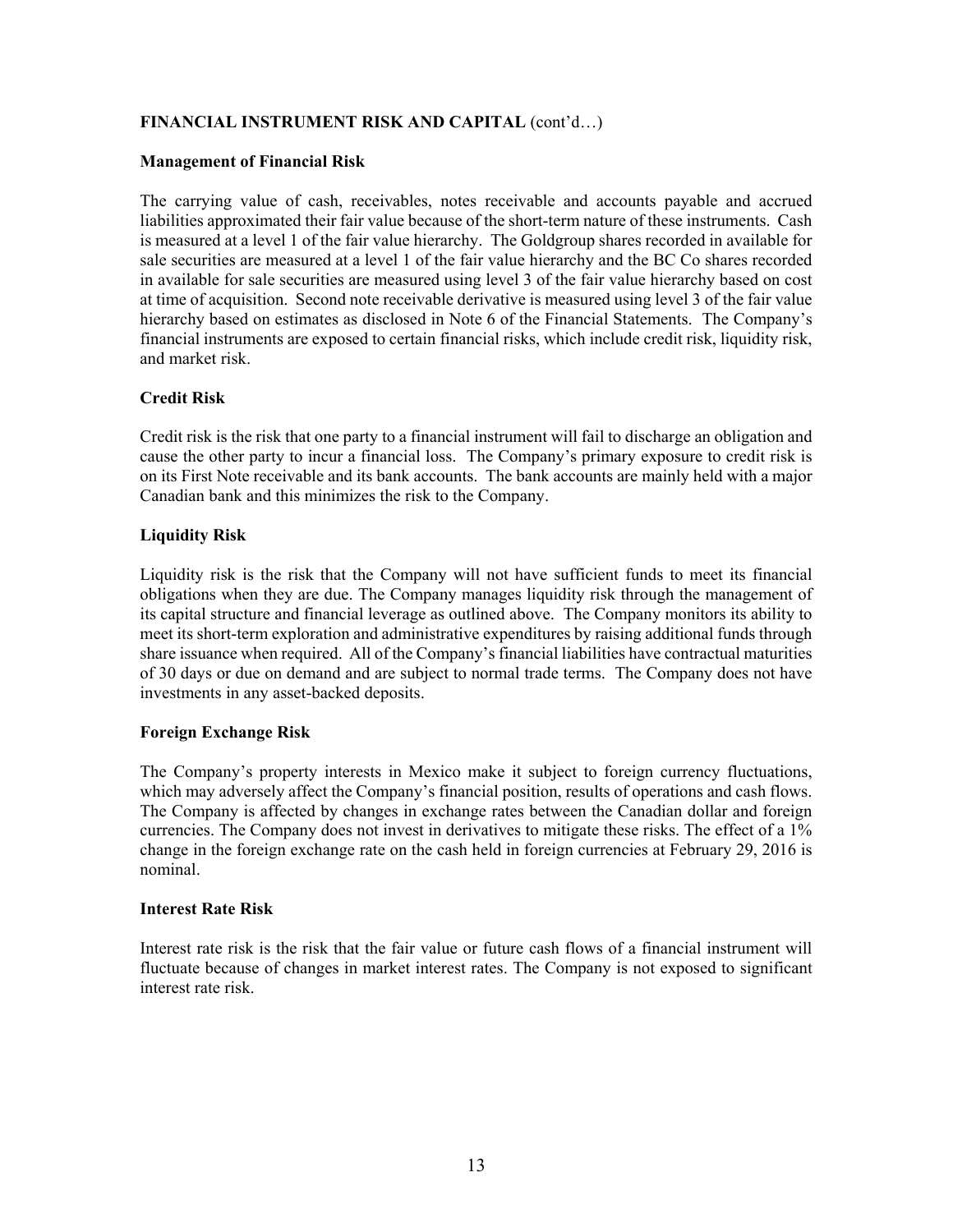#### **LEGAL ACTION AGAINST THE COMPANY**

In March 2014, Sonoran Resources LLC. and its Mexican subsidiary, SR Servicios Mineros, S.A. de C.V. (jointly, "Sonoran**"**), commenced an amended lawsuit in Arizona against Goldgroup Mining Inc. ("Goldgroup"), Oroco and Minas de Oroco arising from events and services related to the engineering, procurement and construction management agreement **("**EPCM Agreement**")** and related service agreements (the jointly, the **"**Sonoran Contracts") between Oroco, Minas de Oroco and Sonoran in regard to the mine construction at the Cerro Prieto Property.

In its claim, Sonoran alleged that Oroco (1) breached the Sonoran Contracts; (2) breached its duty of good faith under the Sonoran Contracts; and (3) made fraudulent and/or negligent misrepresentations which harmed Sonoran. Sonoran was seeking damages in an amount to be determined at trial, but claimed to be in excess of US\$3,000,000, being the fees claimed to be payable to Sonoran pursuant to the Sonoran Contracts if they had been carried out, inclusive of a net amount of \$177,066 in unpaid invoices, and 250,000 common shares of Oroco. The Company denied all of Sonoran's claims.

Further, Sonoran also claimed that Goldgroup breached the Sonoran Contracts, to which Goldgroup was not a party, and that it intentionally interfered with Sonoran's business expectations, causing the loss of at least US\$3,000,000 of net profits from the fees claimed to be payable pursuant to the Sonoran Contracts if they had been carried out. As a part of the sale of the Cerro Prieto Property, Oroco agreed to indemnify and defend Goldgroup and Minas de Oroco against all claims brought by Sonoran arising from the events or services related to the Sonoran Contracts. It is the Company's opinion that the claims against Goldgroup were without merit.

On April 17, 2015, the Arizona court (the "Court") granted summary judgement in favour of the Company, Minas de Oroco and Goldgroup (the "Defendants") with regard to Sonoran's claims for fraud and misrepresentation, punitive damages, employee severance costs and unspecified damages for alleged breaches of environmental permits. The court also ruled in favour of Goldgroup with regard to all claims against Goldgroup. As a result of this ruling, the remaining outstanding claims against the Company and Minas de Oroco are those for breach of contract relating to 250,000 performance bonus shares and certain invoices and for breach of good faith and fair dealing.

The Court also denied in its entirety Sonoran's concurrent motion for summary judgement on all of its claims.

In December 2015, the Company, Minas de Oroco and Goldgroup entered into a settlement agreement with Sonoran whereby the Company agreed to pay Sonoran US\$49,000 (C\$65,596) in full settlement of all of Sonoran's remaining claims. The Company has paid this amount. On December 16, 2016, as a result of the settlement agreement, the Court issued a Dismissal Order dismissing Sonoran's remaining claims with prejudice.